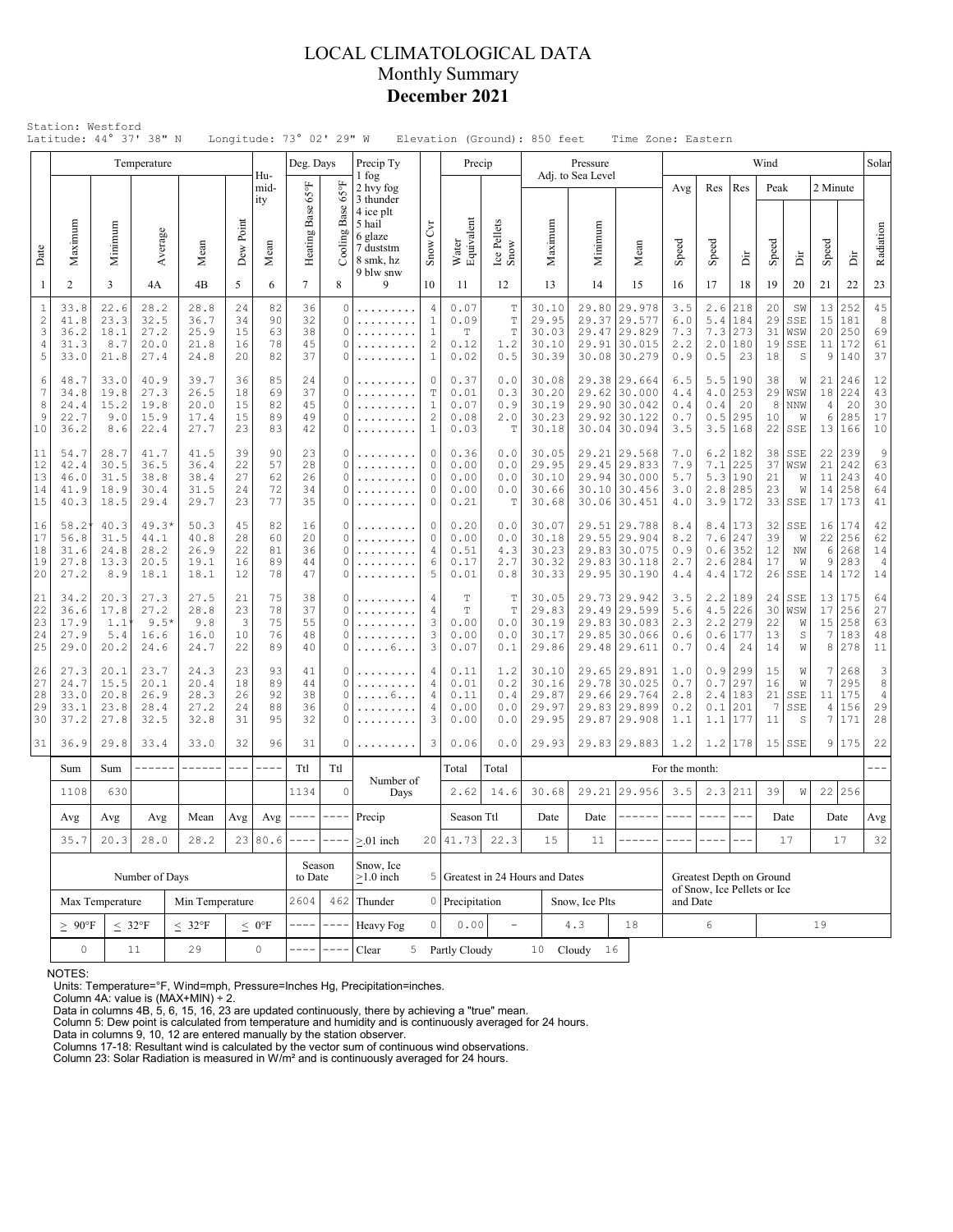# OBSERVATIONS AT 3-HOUR INTERVALS **December 2021: Westford**

|                                                          |                                                                                                                                                                                                                                                                                                                                                                                                                                                                 |                                                                                        |                                                              |                                              |                                                          |                                                  |                                                               | Wind                                                                                                 |                                                        |                                                                      |                                                                                     |                                                              |                                              |                                                           |                                                                                                             |                                                                                    | Wind                                                                  |                                                   |                                                                      |                                                                                              |                                                              |                                              |                                                           |                                                                   |                                                                 | Wind                                                                            |                                                                                        |
|----------------------------------------------------------|-----------------------------------------------------------------------------------------------------------------------------------------------------------------------------------------------------------------------------------------------------------------------------------------------------------------------------------------------------------------------------------------------------------------------------------------------------------------|----------------------------------------------------------------------------------------|--------------------------------------------------------------|----------------------------------------------|----------------------------------------------------------|--------------------------------------------------|---------------------------------------------------------------|------------------------------------------------------------------------------------------------------|--------------------------------------------------------|----------------------------------------------------------------------|-------------------------------------------------------------------------------------|--------------------------------------------------------------|----------------------------------------------|-----------------------------------------------------------|-------------------------------------------------------------------------------------------------------------|------------------------------------------------------------------------------------|-----------------------------------------------------------------------|---------------------------------------------------|----------------------------------------------------------------------|----------------------------------------------------------------------------------------------|--------------------------------------------------------------|----------------------------------------------|-----------------------------------------------------------|-------------------------------------------------------------------|-----------------------------------------------------------------|---------------------------------------------------------------------------------|----------------------------------------------------------------------------------------|
| Hour                                                     | Sunshine                                                                                                                                                                                                                                                                                                                                                                                                                                                        | Pressure                                                                               | Rainfall<br>rate                                             | Temperature                                  | Dew Point                                                | Humidity                                         | Direction                                                     | Speed                                                                                                | Gust                                                   | Sunshine                                                             | Pressure                                                                            | Rainfall<br>rate                                             | Temperature                                  | Dew Point                                                 | Humidity                                                                                                    | Direction                                                                          | Speed                                                                 | Gust                                              | Sunshine                                                             | Pressure                                                                                     | Rainfall<br>$_\mathrm{rate}$                                 | Temperature                                  | Dew Point                                                 | Humidity                                                          | Direction                                                       | Speed                                                                           | ${\rm Gust}$                                                                           |
|                                                          |                                                                                                                                                                                                                                                                                                                                                                                                                                                                 |                                                                                        |                                                              | DEC 01                                       |                                                          |                                                  |                                                               |                                                                                                      |                                                        |                                                                      |                                                                                     |                                                              | DEC 02                                       |                                                           |                                                                                                             |                                                                                    |                                                                       |                                                   |                                                                      |                                                                                              |                                                              | DEC 03                                       |                                                           |                                                                   |                                                                 |                                                                                 |                                                                                        |
| 0 <sub>0</sub><br>03<br>06<br>09<br>12<br>15<br>18<br>21 | 3<br>0<br>29.81<br>0.00<br>28<br>27<br>94<br>18<br>17<br>3<br>0<br>29.83<br>0.00<br>30<br>28<br>93<br>$\boldsymbol{7}$<br>$\mathbf 0$<br>29.87<br>0.00<br>16<br>31<br>29<br>93<br>29.98<br>11<br>0.00<br>31<br>29<br>91<br>26<br>0<br>30.04<br>73<br>5<br>482<br>0.00<br>33<br>26<br>25<br>58<br>30.06<br>23<br>$1\,$<br>0.00<br>32<br>19<br>59<br>$\circ$<br>0<br>30.08<br>0.00<br>23<br>19<br>84<br>23<br>30.06<br>19<br>21<br>$1\,$<br>0<br>0.00<br>24<br>84 |                                                                                        |                                                              |                                              |                                                          |                                                  |                                                               | 9<br>$\mathsf 9$<br>12<br>9<br>16<br>5<br>$\circ$<br>3                                               | 0<br>$\circ$<br>$\circ$<br>19<br>44<br>11<br>0<br>0    | 29.95<br>29.85<br>29.73<br>29.63<br>29.51<br>29.39<br>29.39<br>29.41 | 0.00<br>0.00<br>0.00<br>0.00<br>0.00<br>0.00<br>0.00<br>0.00                        | 24<br>33<br>32<br>37<br>38<br>42<br>41<br>39                 | 20<br>26<br>31<br>35<br>37<br>39<br>40<br>36 | 86<br>76<br>94<br>93<br>95<br>91<br>95<br>86              | 16<br>15<br>17<br>17<br>18<br>17<br>17<br>23                                                                | 0<br>5<br>3<br>9<br>6<br>7<br>10<br>7                                              | 0<br>11<br>8<br>21<br>18<br>18<br>19<br>13                            | 0<br>0<br>0<br>54<br>427<br>125<br>0<br>0         | 29.47<br>29.62<br>29.74<br>29.83<br>29.85<br>29.88<br>29.97<br>30.01 | 0.00<br>0.00<br>0.00<br>0.00<br>0.00<br>0.00<br>0.00<br>0.00                                 | 36<br>30<br>28<br>26<br>28<br>27<br>23<br>20                 | 32<br>24<br>21<br>19<br>12<br>11<br>5<br>9   | 84 <sub>1</sub><br>78<br>74<br>74<br>50<br>50<br>46<br>62 | 27<br> 26<br>28<br>28<br>26<br>28<br>27<br>28                     | 8<br>16<br>$\boldsymbol{7}$<br>$\mathsf 9$<br>13<br>7<br>9<br>6 | 15<br>25<br>19<br>29<br>$\begin{array}{c} 19 \\ 15 \end{array}$<br>$18\,$<br>14 |                                                                                        |
|                                                          |                                                                                                                                                                                                                                                                                                                                                                                                                                                                 |                                                                                        |                                                              | DEC 04                                       |                                                          |                                                  |                                                               |                                                                                                      |                                                        |                                                                      |                                                                                     |                                                              | DEC 05                                       |                                                           |                                                                                                             |                                                                                    |                                                                       |                                                   |                                                                      |                                                                                              |                                                              | DEC 06                                       |                                                           |                                                                   |                                                                 |                                                                                 |                                                                                        |
| 00<br>03<br>06<br>09<br>12<br>15<br>18<br>21             | $\circ$<br>0<br>28<br>413<br>23<br>0<br>0                                                                                                                                                                                                                                                                                                                                                                                                                       | 0, 30.03<br>30.04<br>30.06<br>30.06<br>29.98<br>29.91<br>29.98<br>30.03                | 0.00<br>0.00<br>0.00<br>0.00<br>0.00<br>0.00<br>0.00<br>0.00 | 18<br>14<br>10<br>16<br>27<br>31<br>29<br>28 | 6<br>$\boldsymbol{7}$<br>6<br>10<br>11<br>21<br>28<br>26 | 59<br>76<br>84<br>74<br>50<br>68<br>94<br>93     | 26<br>27<br>27<br>17<br>17<br>17<br>19<br>23                  | $\mathbf{1}$<br>$\mathbb O$<br>0<br>$\sqrt{2}$<br>$\boldsymbol{7}$<br>$\sqrt{4}$<br>3<br>$\mathbf 0$ | 11<br>0<br>$\circ$<br>6<br>14<br>15<br>7<br>$\circ$    | 0<br>$\circ$<br>0<br>28<br>148<br>56<br>0<br>0                       | 30.10<br>30.18<br>30.25<br>30.33<br>30.38<br>30.37<br>30.35<br>30.27                | 0.00<br>0.00<br>0.00<br>0.00<br>0.00<br>0.00<br>0.00<br>0.00 | 25<br>25<br>24<br>24<br>26<br>26<br>23<br>25 | 23<br>23<br>22<br>20<br>18<br>18<br>18<br>20              | 91<br>90<br>91<br>86<br>72<br>73<br>79<br>84                                                                | 128<br>26<br>27<br>34<br>0 <sub>0</sub><br>01<br>01<br>05                          | 0<br>1<br>0<br>1<br>$\mathbf 1$<br>$\mathbbm{1}$<br>1<br>$\mathbf{1}$ | 0<br>4<br>3<br>4<br>5<br>3<br>4<br>4              | 0<br>0<br>16<br>77<br>19<br>0<br>0                                   | 0, 30.08<br>29.98<br>29.85<br>29.76<br>29.51<br>29.40<br>29.38<br>29.58                      | 0.00<br>0.00<br>0.00<br>0.00<br>0.00<br>0.00<br>0.00<br>0.00 | 33<br>36<br>36<br>38<br>42<br>47<br>48<br>38 | 24<br>26<br>33<br>36<br>39<br>45<br>47<br>33              | 69,14<br>66<br>90 16<br>94  <br>90<br>93<br>95<br>83 25           | 15<br>16<br>16<br>$17\,$<br>20                                  | 3<br>5<br>$\epsilon$<br>$\mathbf 1$<br>$\overline{\mathbf{c}}$<br>13<br>5<br>12 | 18<br>$18$<br>15<br>$\begin{array}{c} 9 \\ 9 \end{array}$<br>29<br>16<br>23            |
|                                                          | DEC 07                                                                                                                                                                                                                                                                                                                                                                                                                                                          |                                                                                        |                                                              |                                              |                                                          |                                                  |                                                               |                                                                                                      |                                                        |                                                                      | DEC 08                                                                              |                                                              |                                              |                                                           |                                                                                                             |                                                                                    |                                                                       |                                                   |                                                                      | DEC 09                                                                                       |                                                              |                                              |                                                           |                                                                   |                                                                 |                                                                                 |                                                                                        |
| 00<br>03<br>06<br>09<br>12<br>15<br>18<br>21             | 0<br>0<br>23<br>411<br>49<br>0<br>0                                                                                                                                                                                                                                                                                                                                                                                                                             | 0, 29.62<br>29.74<br>29.91<br>30.01<br>30.05<br>30.07<br>30.12<br>30.18                | 0.00<br>0.00<br>0.00<br>0.00<br>0.00<br>0.00<br>0.00<br>0.00 | 34<br>33<br>27<br>23<br>29<br>28<br>24<br>21 | 27<br>23<br>19<br>16<br>19<br>15<br>15<br>12             | 74, 22<br>65<br>70<br>74<br>64<br>58<br>67<br>67 | 24<br>26<br>25<br>28<br>24<br>31<br>31                        | 10<br>12<br>$\overline{7}$<br>$\mathbf{2}$<br>3<br>4<br>$1\,$<br>$\overline{c}$                      | 20<br>27<br>15<br>6<br>11<br>10<br>$\overline{4}$<br>9 | 0<br>$\circ$<br>0<br>46<br>192<br>28<br>0<br>0                       | 30.18<br>30.16<br>30.14<br>30.13<br>30.03<br>29.97<br>29.93<br>29.91                | 0.00<br>0.00<br>0.00<br>0.00<br>0.00<br>0.00<br>0.00<br>0.00 | 20<br>18<br>18<br>18<br>23<br>24<br>21<br>20 | 10<br>$\boldsymbol{7}$<br>9<br>14<br>18<br>21<br>19<br>18 | 66<br>63<br>70<br>86<br>84<br>88<br>92<br>93                                                                | 35 ر<br>0 <sub>0</sub><br>33<br>03<br>03<br>00<br>0 <sub>0</sub><br>0 <sup>0</sup> | 2<br>$\mathbb O$<br>0<br>2<br>2<br>0<br>0<br>0                        | 6<br>$\overline{c}$<br>4<br>3<br>4<br>4<br>0<br>0 | 0<br>0<br>19<br>26<br>18<br>0<br>0                                   | 0, 29.92<br>29.95<br>30.01<br>30.11<br>30.17<br>30.21<br>30.23<br>30.22                      | 0.00<br>0.00<br>0.00<br>0.00<br>0.00<br>0.00<br>0.00<br>0.00 | 20<br>19<br>17<br>18<br>20<br>19<br>17<br>13 | 18<br>17<br>15<br>16<br>16<br>15<br>14<br>11              | 92,00<br>93 00<br>92<br>90<br>87<br>83<br>88<br>90                | 25<br>29<br>31<br>04<br>05<br>05                                | 0<br>0<br>0<br>$\overline{c}$<br>$\mathbf 1$<br>$\circ$<br>0<br>$\Omega$        | 0<br>$\circ$<br>0<br>$\begin{array}{c} 4 \\ 4 \\ 5 \\ 3 \end{array}$<br>$\overline{c}$ |
|                                                          |                                                                                                                                                                                                                                                                                                                                                                                                                                                                 |                                                                                        |                                                              | DEC 10                                       |                                                          |                                                  |                                                               |                                                                                                      |                                                        |                                                                      |                                                                                     |                                                              | DEC 11                                       |                                                           |                                                                                                             |                                                                                    |                                                                       |                                                   |                                                                      |                                                                                              |                                                              | DEC 12                                       |                                                           |                                                                   |                                                                 |                                                                                 |                                                                                        |
| 00<br>03<br>06<br>09<br>12<br>15<br>18<br>21             | 0<br>0<br>0<br>12<br>67<br>12<br>$\circ$<br>0                                                                                                                                                                                                                                                                                                                                                                                                                   | 30.18<br>30.12<br>30.09<br>30.08<br>30.05<br>30.07<br>30.10<br>30.09                   | 0.00<br>0.00<br>0.00<br>0.00<br>0.00<br>0.00<br>0.00<br>0.00 | 9<br>15<br>22<br>27<br>32<br>33<br>34<br>36  | 7<br>13<br>20<br>22<br>26<br>27<br>28<br>30              | 90<br>91<br>90<br>81<br>77<br>78<br>79<br>78     | 05<br>05<br>16<br>16<br>17<br>17<br>17<br>16                  | 0<br>0<br>$\mathbb O$<br>5<br>$\boldsymbol{7}$<br>4<br>4<br>0                                        | 0<br>0<br>6<br>14<br>16<br>9<br>10<br>5                | 0<br>0<br>$\circ$<br>11<br>42<br>7<br>0<br>0                         | 30.05<br>29.96<br>29.81<br>29.66<br>29.47<br>29.34<br>29.25<br>29.31                | 0.00<br>0.00<br>0.00<br>0.00<br>0.00<br>0.00<br>0.00<br>0.00 | 31<br>32<br>34<br>38<br>43<br>50<br>53<br>45 | 29<br>28<br>30<br>36<br>43<br>48<br>51<br>42              | 89<br>84<br>86<br>93<br>97<br>93<br>92<br>88                                                                | 13 ا<br>05<br>06<br>16<br>16<br>16<br>19<br>23                                     | T<br>$\mathbf{1}$<br>$\overline{c}$<br>5<br>12<br>10<br>10<br>13      | 6<br>5<br>7<br>15<br>23<br>28<br>25<br>27         | 0 <sub>1</sub><br>0<br>0<br>23<br>404<br>62<br>0<br>0                | 29.46<br>29.64<br>29.79<br>29.87<br>29.89<br>29.90<br>29.94<br>29.95                         | 0.00<br>0.00<br>0.00<br>0.00<br>0.00<br>0.00<br>0.00<br>0.00 | 41<br>36<br>33<br>33<br>40<br>41<br>37<br>34 | 32<br>25<br>21<br>21<br>24<br>19<br>20<br>21              | 69<br>64<br>$61$   25<br>62<br>51<br>41<br>49<br>59 18            | 22<br>27<br>19<br>24<br>20<br>19                                | 11<br>9<br>12<br>6<br>9<br>7<br>7<br>8                                          | 24<br>27<br>26<br>14<br>21<br>19<br>14<br>18                                           |
|                                                          | DEC 13                                                                                                                                                                                                                                                                                                                                                                                                                                                          |                                                                                        |                                                              |                                              |                                                          |                                                  |                                                               |                                                                                                      |                                                        | DEC 14                                                               |                                                                                     |                                                              |                                              |                                                           |                                                                                                             |                                                                                    |                                                                       |                                                   | DEC 15                                                               |                                                                                              |                                                              |                                              |                                                           |                                                                   |                                                                 |                                                                                 |                                                                                        |
| 0 <sub>0</sub><br>03<br>06<br>10<br>12<br>15<br>18<br>21 | $\mathsf{O}\xspace$<br>0<br>40                                                                                                                                                                                                                                                                                                                                                                                                                                  | 0, 29.94<br>29.98<br>30.02<br>30.05<br>139 29.99<br>95 29.96<br>0 29.98<br>0 30.01     | 0.00<br>0.00<br>0.00<br>0.00<br>0.00<br>0.00<br>0.00<br>0.00 | 33<br>32<br>33<br>36<br>42<br>44<br>40<br>43 | 23<br>23<br>23<br>26<br>30<br>29<br>27<br>29             | 68<br>67<br>66<br>62<br>54<br>58                 | 66, 16<br>$1\,8$<br>16<br>18<br>$17$<br>$1\,7$<br>58 21<br>21 | 4<br>$\ensuremath{\mathsf{3}}$<br>5<br>7<br>3<br>$\mathsf S$<br>$\boldsymbol{7}$<br>8                | 11<br>$\epsilon$<br>10<br>16<br>12<br>14<br>14<br>18   | 0<br>$\mathbb O$<br>$\circ$<br>26<br>431<br>0<br>0                   | 30.10<br>30.20<br>30.31<br>30.44<br>30.50<br>123 30.55<br>30.62<br>30.64            | 0.00<br>0.00<br>0.00<br>0.00<br>0.00<br>0.00<br>0.00<br>0.00 | 42<br>38<br>34<br>32<br>35<br>33<br>25<br>23 | 33<br>30<br>29<br>25<br>23<br>21<br>18<br>17              | 70<br>71<br>81<br>76<br>60<br>60<br>73 34<br>77                                                             | 26  <br>27<br>28<br>28<br>32<br>33<br>34                                           | 9<br>6<br>5<br>6<br>2<br>$\mathbf 1$<br>$\mathbb O$<br>0              | 15<br>20<br>11<br>14<br>11<br>6<br>0<br>0         | 0<br>$\circ$<br>67                                                   | 30.66<br>30.67<br>0 30.<br>.67<br>30.59<br>172 30.50<br>23 30.36<br>0 30.28<br>0 30.18       | 0.00<br>0.00<br>0.00<br>0.00<br>0.00<br>0.00<br>0.00<br>0.00 | 19<br>20<br>21<br>23<br>34<br>40<br>33<br>37 | 15<br>16<br>17<br>18<br>$20$<br>14<br>31<br>34            | 85,34<br>86 34<br>87<br>80 34<br>56 15<br>35 16<br>91 15<br>90 17 | 34                                                              | 0<br>$\mathsf O$<br>0<br>0<br>$\mathbf{1}$<br>7<br>5<br>9                       | 0<br>$\circ$<br>0<br>3<br>10<br>14<br>15<br>22                                         |
|                                                          |                                                                                                                                                                                                                                                                                                                                                                                                                                                                 |                                                                                        |                                                              | DEC 16                                       |                                                          |                                                  |                                                               |                                                                                                      |                                                        |                                                                      |                                                                                     |                                                              | DEC 17                                       |                                                           |                                                                                                             |                                                                                    |                                                                       |                                                   |                                                                      |                                                                                              |                                                              | DEC 18                                       |                                                           |                                                                   |                                                                 |                                                                                 |                                                                                        |
| 00<br>03<br>06<br>09<br>12<br>15<br>18<br>21             | $\circ$<br>$\circ$                                                                                                                                                                                                                                                                                                                                                                                                                                              | 0, 30, 07<br>30.02<br>29.97<br>18 29.89<br>162 29.77<br>70 29.68<br>0 29.64<br>0 29.56 | 0.00<br>0.00<br>0.00<br>0.00<br>0.00<br>0.00<br>0.00<br>0.00 | 40<br>43<br>45<br>47<br>52<br>55<br>56<br>57 | 38<br>41<br>43<br>45<br>46<br>46<br>46<br>47             | 95<br>93<br>80<br>70<br>70<br>70 17              | 93,16<br>16<br>95 16<br>$17$<br>16<br>16<br>17                | 15<br>5<br>5<br>8<br>11<br>$\mathsf S$<br>11<br>9                                                    | 30<br>13<br>21<br>23<br>22<br>23<br>24<br>26           | 0<br>0<br>$\circ$                                                    | 0, 29.55<br>29.66<br>29.79<br>33 29.86<br>418 29.87<br>84 29.94<br>0 30.07<br>30.15 | 0.00<br>0.00<br>0.00<br>0.00<br>0.00<br>0.00<br>0.00<br>0.00 | 57<br>50<br>41<br>39<br>43<br>41<br>38<br>33 | 48<br>28<br>29<br>28<br>28<br>27<br>27<br>23              | $\begin{array}{c} 72 \\ 43 \overline{\smash{\big)}\ 21} \end{array}$<br>62<br>64<br>57<br>57<br>65 29<br>67 | 24<br> 23<br>25<br> 25<br>35                                                       | 7<br>15<br>12<br>10<br>10<br>8<br>5<br>2                              | 20<br>26<br>27<br>21<br>19<br>17<br>10<br>18      | $\circ$<br>$\circ$                                                   | 0, 30.18<br>30.19<br>30.21<br>40 30.19<br>81 30.12<br>$5 \mid 30.05$<br>$0$ 29.95<br>0 29.89 | 0.00<br>0.00<br>0.00<br>0.00<br>0.00<br>0.00<br>0.00<br>0.00 | 32<br>30<br>27<br>26<br>28<br>25<br>25<br>25 | 22<br>22<br>19<br>19<br>19<br>23<br>23<br>23              | 67,32<br>72 29<br>71<br>73 00<br>68 01<br>91 00<br>93 04<br>93 05 | 33                                                              | 3<br>0<br>0<br>$\mathbf{1}$<br>0<br>$\mathbf 1$<br>0<br>0                       | 9<br>4<br>8<br>5<br>$\mathbb O$<br>$\overline{4}$<br>4<br>0                            |

# MAXIMUM SHORT DURATION PRECIPITATION

| Time Period (minutes) |       | 10    | 15    | 20    | 30    | 45   | 60    | 80    | 100   | 120   | 150  | 180   |
|-----------------------|-------|-------|-------|-------|-------|------|-------|-------|-------|-------|------|-------|
| Precipitation         | 0.00  | 0.00  | 0.00  | 0.00  | 0.00  | 0.00 | 0.00  | 0.00  | 0.00  | 0.00  | 0.00 | 0.00  |
| Ended: Date           | $- -$ | $- -$ | $- -$ | $- -$ | $- -$ | $ -$ | $- -$ | $- -$ | $- -$ | $- -$ | $ -$ | $- -$ |
| Ended: Time           | ____  |       |       |       | ----  |      |       |       |       |       |      |       |

The precipitation amounts may occur at any time during the month. The time indicated is the ending time of the interval. Date and time are not entered for trace amounts.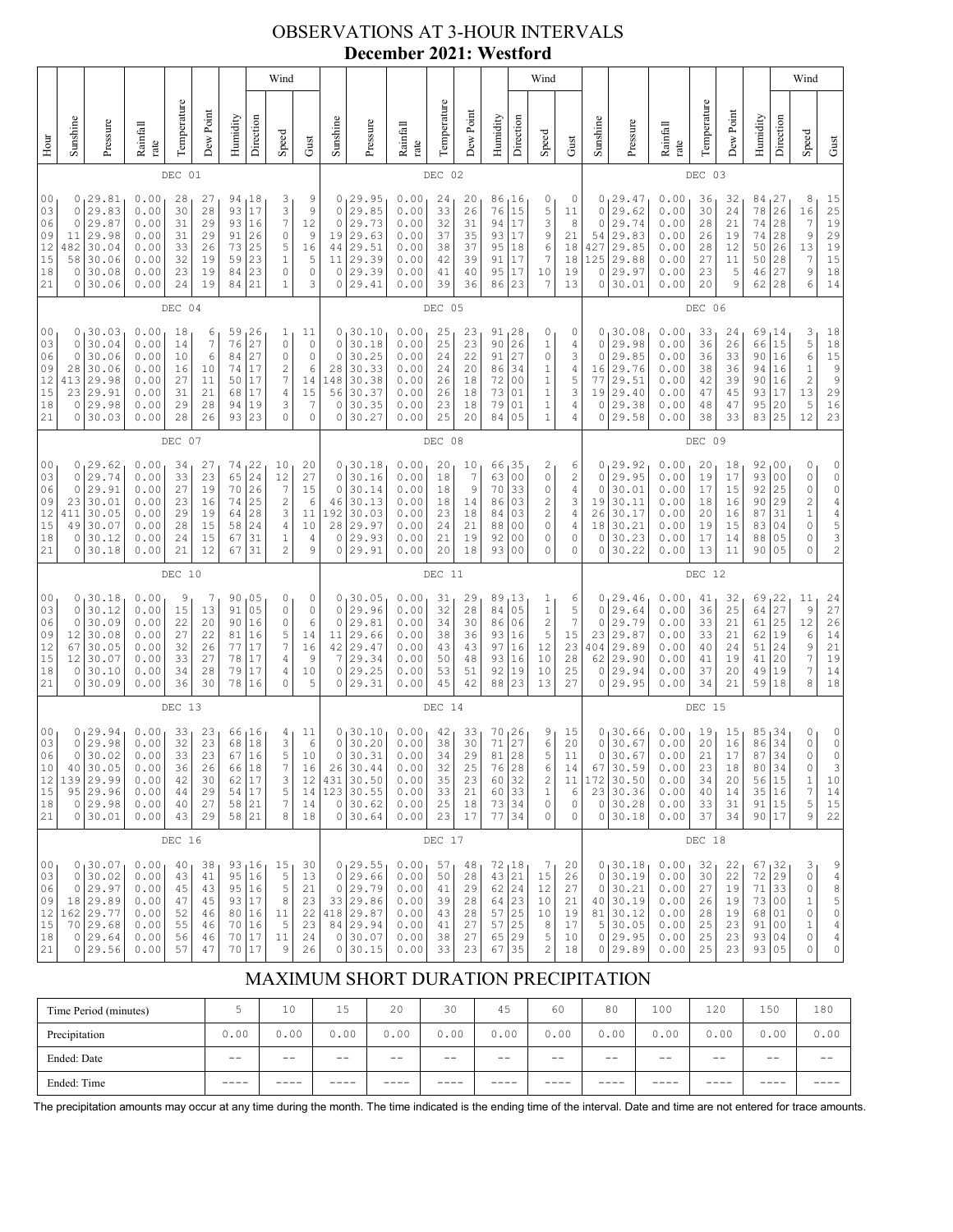### OBSERVATIONS AT 3-HOUR INTERVALS **December 2021: Westford**

|                                                          |                                                                                                                                                                                                                                                                                                                                                                                                                                                                                                                                      |                                                                                |                                                              |                                              |                                                |                                        |                                                  |                                                                                                     |                                                                                     |                                                                         |                                                                            |                                                              |                                                                             |                                                                                     |                                                  |                                                    | Wind                                                                                  |                                                                                                  |                                                                         |                                                                         |                                                              |                                              |                                                     |                                                    |                                                                                          | Wind                                                                                                                  |                                                                                                               |
|----------------------------------------------------------|--------------------------------------------------------------------------------------------------------------------------------------------------------------------------------------------------------------------------------------------------------------------------------------------------------------------------------------------------------------------------------------------------------------------------------------------------------------------------------------------------------------------------------------|--------------------------------------------------------------------------------|--------------------------------------------------------------|----------------------------------------------|------------------------------------------------|----------------------------------------|--------------------------------------------------|-----------------------------------------------------------------------------------------------------|-------------------------------------------------------------------------------------|-------------------------------------------------------------------------|----------------------------------------------------------------------------|--------------------------------------------------------------|-----------------------------------------------------------------------------|-------------------------------------------------------------------------------------|--------------------------------------------------|----------------------------------------------------|---------------------------------------------------------------------------------------|--------------------------------------------------------------------------------------------------|-------------------------------------------------------------------------|-------------------------------------------------------------------------|--------------------------------------------------------------|----------------------------------------------|-----------------------------------------------------|----------------------------------------------------|------------------------------------------------------------------------------------------|-----------------------------------------------------------------------------------------------------------------------|---------------------------------------------------------------------------------------------------------------|
| Hour                                                     | Sunshine                                                                                                                                                                                                                                                                                                                                                                                                                                                                                                                             | Pressure                                                                       | Rainfall<br>rate                                             | Temperature                                  | Dew Point                                      | Humidity                               | Direction                                        | Speed                                                                                               | Gust                                                                                | Sunshine                                                                | Pressure                                                                   | Rainfall<br>rate                                             | Temperature                                                                 | Dew Point                                                                           | Humidity                                         | Direction                                          | Speed                                                                                 | Gust                                                                                             | Sunshine                                                                | Pressure                                                                | Rainfall<br>rate                                             | Temperature                                  | Dew Point                                           | Humidity                                           | Direction                                                                                | Speed                                                                                                                 | Gust                                                                                                          |
|                                                          |                                                                                                                                                                                                                                                                                                                                                                                                                                                                                                                                      |                                                                                |                                                              | DEC 19                                       |                                                |                                        |                                                  |                                                                                                     |                                                                                     |                                                                         |                                                                            |                                                              | DEC 20                                                                      |                                                                                     |                                                  |                                                    |                                                                                       |                                                                                                  |                                                                         |                                                                         |                                                              | DEC 21                                       |                                                     |                                                    |                                                                                          |                                                                                                                       |                                                                                                               |
| 0 <sub>0</sub><br>03<br>06<br>09<br>12<br>15<br>18<br>21 | 0, 29.84<br>0.00<br>3<br>28<br>26<br>94 19<br>0<br>29.89<br>92<br>30<br>0<br>0.00<br>21<br>19<br>$\overline{4}$<br>$\sqrt{2}$<br>30.02<br>0.00<br>$\circ$<br>20<br>18<br>92<br>30<br>10<br>$\mathsf S$<br>0.00<br>9<br>30.10<br>20<br>91<br>28<br>11<br>18<br>3<br>23<br>30.14<br>0.00<br>20<br>17<br>88<br>30<br>15<br>$\sqrt{2}$<br>29<br>30.19<br>0.00<br>15<br>85<br>10<br>11<br>19<br>29<br>3<br>$\circ$<br>30.26<br>0.00<br>9<br>17<br>14<br>87<br>11<br>28<br>$\overline{4}$<br>$\overline{7}$<br>0 30.29<br>0.00<br>15<br>86 |                                                                                |                                                              |                                              |                                                |                                        |                                                  | 13                                                                                                  | $\mathbb O$<br>$\mathbb O$<br>25<br>70<br>12<br>$\circ$<br>$\mathsf{O}\xspace$      | 0, 30.31<br>30.32<br>30.31<br>30.31<br>30.25<br>30.13<br>30.08<br>29.99 | 0.00<br>0.00<br>0.00<br>0.00<br>0.00<br>0.00<br>0.00<br>0.00               | 13<br>11<br>10<br>12<br>19<br>22<br>24<br>26                 | 10<br>$\,$ 8 $\,$<br>$\,$ 8 $\,$<br>8<br>12<br>14<br>16<br>17               | 85, 28<br>87<br>90<br>85<br>74<br>72<br>71<br>68                                    | 34<br>34<br>16<br>15<br>17<br>17<br>17           | 0<br>0<br>0<br>3<br>$\epsilon$<br>6<br>9<br>12     | 6<br>0<br>$\mathbb O$<br>$\epsilon$<br>11<br>14<br>21<br>23                           | $\circ$<br>$\circ$<br>76<br>374<br>67<br>$\circ$<br>$\circ$                                      | 0, 29.95<br>29.91<br>29.94<br>30.03<br>30.03<br>30.00<br>29.93<br>29.84 | 0.00<br>0.00<br>0.00<br>0.00<br>0.00<br>0.00<br>0.00<br>0.00            | 27<br>28<br>29<br>32<br>33<br>30<br>23<br>23                 | 19<br>20<br>22<br>25<br>21<br>21<br>17<br>19 | 70, 16<br>72<br>75<br>76<br>61<br>69<br>80<br>84    | 16<br>17<br>25<br>29<br>35<br>0 <sub>0</sub><br>05 | 8<br>11<br>$\overline{7}$<br>$\overline{\mathbf{c}}$<br>5<br>$1\,$<br>$\circ$<br>$\circ$ | 22<br>20<br>$\begin{array}{c} 15 \\ 15 \\ 7 \end{array}$<br>14<br>10<br>$\mathsf{3}$<br>$\mathbb O$                   |                                                                                                               |
|                                                          | DEC 22                                                                                                                                                                                                                                                                                                                                                                                                                                                                                                                               |                                                                                |                                                              |                                              |                                                |                                        |                                                  |                                                                                                     |                                                                                     | DEC 23                                                                  |                                                                            |                                                              |                                                                             |                                                                                     |                                                  |                                                    |                                                                                       |                                                                                                  | DEC 24                                                                  |                                                                         |                                                              |                                              |                                                     |                                                    |                                                                                          |                                                                                                                       |                                                                                                               |
| 00<br>03<br>06<br>09<br>12<br>15<br>18<br>21             | $\circ$<br>$\circ$<br>62<br>77<br>0                                                                                                                                                                                                                                                                                                                                                                                                                                                                                                  | 0, 29.73<br>29.61<br>29.58<br>29.54<br>29.49<br>70 29.54<br>29.60<br>0 29.70   | 0.00<br>0.00<br>0.00<br>0.00<br>0.00<br>0.00<br>0.00<br>0.00 | 24<br>30<br>28<br>33<br>35<br>32<br>28<br>24 | 20<br>24<br>23<br>29<br>29<br>21<br>$20$<br>17 | 77<br>82<br>88<br>78<br>63<br>72<br>74 | 86,17<br>15<br>21<br>17<br>17<br>23<br>23<br>26  | 0<br>4<br>$\sqrt{2}$<br>6<br>6<br>11<br>6<br>11                                                     | $\mathbb O$<br>14<br>6<br>12<br>11<br>18<br>12<br>19                                | $\mathbf 0$<br>$\mathbb O$<br>23<br>381<br>74<br>0<br>$\circ$           | 0, 29.83<br>29.93<br>30.03<br>30.09<br>30.11<br>30.15<br>30.18<br>30.16    | 0.00<br>0.00<br>0.00<br>0.00<br>0.00<br>0.00<br>0.00<br>0.00 | 18<br>14<br>9<br>$\overline{7}$<br>14<br>15<br>$\sqrt{ }$<br>$\overline{c}$ | 11<br>8<br>$\sqrt{4}$<br>$\overline{4}$<br>$\boldsymbol{7}$<br>3<br>$\circ$<br>$-2$ | 75, 25<br>76<br>81<br>85<br>71<br>60<br>74<br>80 | 26<br>27<br>28<br>28<br>34<br>02<br>02             | 5<br>$\mathsf 9$<br>3<br>$\mathbb O$<br>$\mathbf 1$<br>$\sqrt{2}$<br>$\mathbb O$<br>0 | 16<br>18<br>11<br>3<br>$\,8\,$<br>$\mathsf 9$<br>3<br>$\circ$                                    | $\circ$<br>$\circ$<br>74<br>181<br>53<br>0<br>0                         | 0, 30.16<br>30.15<br>30.13<br>30.14<br>30.09<br>30.04<br>30.01<br>29.97 | 0.00<br>0.00<br>0.00<br>0.00<br>0.00<br>0.00<br>0.00<br>0.00 | 6<br>9<br>6<br>13<br>25<br>26<br>21<br>15    | 1<br>5<br>$\mathbf{1}$<br>6<br>14<br>18<br>15<br>11 | 77<br>81<br>81<br>74<br>63<br>71<br>79<br>86       | 02 ر<br>02<br>02<br>02<br>18<br>21<br>18<br>18                                           | $\mathbb O$<br>$\circ$<br>$\circ$<br>$\mathbb O$<br>$\overline{4}$<br>$\circ$<br>$\circ$<br>$\circ$                   | $\mathbb O$<br>$\circ$<br>$\mathbb O$<br>$\circ$<br>12<br>5<br>$\rm _0$<br>$\circ$                            |
|                                                          |                                                                                                                                                                                                                                                                                                                                                                                                                                                                                                                                      |                                                                                |                                                              | DEC 25                                       |                                                |                                        |                                                  |                                                                                                     |                                                                                     |                                                                         |                                                                            | DEC 26<br>DEC 27                                             |                                                                             |                                                                                     |                                                  |                                                    |                                                                                       |                                                                                                  |                                                                         |                                                                         |                                                              |                                              |                                                     |                                                    |                                                                                          |                                                                                                                       |                                                                                                               |
| 00<br>03<br>06<br>09<br>12<br>15<br>18<br>21             | $\circ$<br>0<br>51<br>$12 \overline{ }$<br>0                                                                                                                                                                                                                                                                                                                                                                                                                                                                                         | 0, 29.85<br>29.77<br>29.66<br>18 29.60<br>29.52<br>29.50<br> 29.53<br>0 29.58  | 0.00<br>0.00<br>0.00<br>0.00<br>0.00<br>0.00<br>0.00<br>0.00 | 23<br>21<br>23<br>25<br>27<br>29<br>29<br>23 | 20<br>16<br>19<br>22<br>25<br>27<br>27<br>22   | 80<br>83<br>90<br>91<br>93<br>94<br>93 | 86, 15<br>06<br>01<br>03<br>04<br>03<br>03<br>25 | $\mathbf{1}$<br>$\,1$<br>$\,1$<br>$\mathbb O$<br>$\mathbf{1}$<br>$\circ$<br>$\mathbb O$<br>$\Omega$ | 5<br>$\overline{4}$<br>5<br>5<br>5<br>$\mathbb O$<br>$\circ$<br>$\circ$             | $\circ$<br>$\circ$<br>7<br>7<br>5<br>$\mathbb O$<br>$\circ$             | 0, 29.65<br>29.74<br>29.79<br>29.86<br>29.89<br>29.93<br>29.99<br>30.05    | 0.00<br>0.00<br>0.00<br>0.00<br>0.00<br>0.00<br>0.00<br>0.00 | 20<br>20<br>21<br>24<br>27<br>27<br>26<br>26                                | 19<br>18<br>19<br>23<br>25<br>25<br>24<br>25                                        | 94, 28<br>92<br>93<br>94<br>93<br>92<br>93<br>94 | 34<br>05<br>05<br>02<br>27<br>29<br>28             | 4<br>$\sqrt{2}$<br>$\mathbb O$<br>$\circ$<br>0<br>$\circ$<br>0<br>3                   | 13<br>4<br>3<br>$\mathbb O$<br>3<br>9<br>5<br>9                                                  | $\circ$<br>$\circ$<br>18<br>49<br>14<br>$\circ$<br>$\circ$              | 0, 30.09<br>30.15<br>30.15<br>30.12<br>30.08<br>30.01<br>29.95<br>29.86 | 0.00<br>0.00<br>0.00<br>0.00<br>0.00<br>0.00<br>0.00<br>0.00 | 25<br>22<br>20<br>19<br>22<br>21<br>20<br>16 | 23<br>19<br>18<br>16<br>17<br>18<br>17<br>14        | 93<br>89<br>90<br>89<br>83<br>87<br>91<br>92       | 131<br>28<br>31<br>33<br>18<br>36<br>36<br>36                                            | $\overline{\mathbf{c}}$<br>$\sqrt{4}$<br>$1\,$<br>$\circ$<br>$\circ$<br>$\circ$<br>$\mathbb O$<br>$\mathbf 0$         | 7<br>$\begin{bmatrix} 1 & 0 \\ 5 & 0 \\ 3 & 3 \end{bmatrix}$<br>$\circ$<br>$\mathbb O$<br>$\mathsf{O}\xspace$ |
|                                                          |                                                                                                                                                                                                                                                                                                                                                                                                                                                                                                                                      |                                                                                |                                                              | DEC 28                                       |                                                |                                        |                                                  |                                                                                                     |                                                                                     |                                                                         |                                                                            |                                                              | DEC 29                                                                      |                                                                                     |                                                  |                                                    |                                                                                       |                                                                                                  |                                                                         |                                                                         |                                                              | DEC 30                                       |                                                     |                                                    |                                                                                          |                                                                                                                       |                                                                                                               |
| 00<br>03<br>06<br>09<br>12<br>15<br>18<br>21             | $\circ$<br>$\circ$<br>5<br>7                                                                                                                                                                                                                                                                                                                                                                                                                                                                                                         | 0, 29.78<br>29.72<br>29.67<br>29.73<br>14 29.73<br>29.77<br>0 29.86<br>0 29.84 | 0.00<br>0.00<br>0.00<br>0.00<br>0.00<br>0.00<br>0.00<br>0.00 | 21<br>23<br>28<br>31<br>32<br>30<br>29<br>28 | 19<br>21<br>27<br>29<br>31<br>28<br>26<br>26   | 91<br>95<br>94<br>93<br>92<br>90<br>91 | 93,05<br>16<br>17<br>18<br>16<br>26<br>20<br>31  | 0<br>$\mathbb O$<br>6<br>6<br>5<br>$1\,$<br>$\circ$<br>$\Omega$                                     | $\overline{c}$<br>$\circ$<br>15<br>12<br>12<br>$\overline{7}$<br>$\,1\,$<br>$\circ$ | $\circ$<br>$\circ$<br>32<br>74<br>$\circ$<br>$\circ$                    | 0, 29.86<br>29.85<br>29.85<br>29.90<br>86 29.89<br>29.92<br>29.94<br>29.95 | 0.00<br>0.00<br>0.00<br>0.00<br>0.00<br>0.00<br>0.00<br>0.00 | 26<br>25<br>24<br>26<br>32<br>32<br>25<br>26                                | 24<br>23<br>22<br>24<br>27<br>26<br>23<br>23                                        | 89,00<br>90<br>93<br>91<br>82<br>80<br>91<br>91  | 00<br>00<br>00<br>0 <sub>0</sub><br>30<br>30<br>30 | 0<br>0<br>0<br>$\mathbb O$<br>0<br>0<br>0<br>$\circ$                                  | 3<br>$\mathbb O$<br>$\mathbb O$<br>$\mathbb O$<br>0<br>$\mathbb O$<br>$\mathbb O$<br>$\mathbb O$ | $\circ$<br>$\circ$<br>51<br>130<br>67<br>$\circ$<br>0                   | 0, 29.92<br>29.91<br>29.92<br>29.94<br>29.91<br>29.87<br>29.91<br>29.90 | 0.00<br>0.00<br>0.00<br>0.00<br>0.00<br>0.00<br>0.00<br>0.00 | 28<br>30<br>32<br>33<br>36<br>36<br>33<br>32 | 26<br>29<br>31<br>32<br>34<br>34<br>31<br>31        | 91, 17<br>95<br>97<br>97<br>92<br>91<br>94<br>96   | 18<br>16<br>17<br>17<br>17<br>17<br>17                                                   | $\mathbf{1}$<br>$\mathbb O$<br>$\overline{\mathbf{c}}$<br>$\circ$<br>$\mathbb O$<br>$\mathbb O$<br>$\circ$<br>$\circ$ | 72826<br>$\mathsf{O}\xspace$<br>$\mathbb O$<br>$\circ$                                                        |
|                                                          |                                                                                                                                                                                                                                                                                                                                                                                                                                                                                                                                      |                                                                                |                                                              | DEC 31                                       |                                                |                                        |                                                  |                                                                                                     |                                                                                     |                                                                         |                                                                            |                                                              |                                                                             |                                                                                     |                                                  |                                                    |                                                                                       |                                                                                                  |                                                                         |                                                                         |                                                              |                                              |                                                     |                                                    |                                                                                          |                                                                                                                       |                                                                                                               |
| 00<br>03<br>06<br>09<br>12<br>15<br>18<br>21             | $\circ$<br>$\circ$<br>26<br>128<br>28<br>0                                                                                                                                                                                                                                                                                                                                                                                                                                                                                           | 0, 29.88<br>29.89<br>29.91<br>29.93<br>29.88<br>29.84<br>29.85<br>0 29.89      | 0.00<br>0.00<br>0.00<br>0.00<br>0.00<br>0.00<br>0.00<br>0.00 | 31<br>31<br>30<br>30<br>33<br>35<br>36<br>36 | 30<br>30<br>29<br>30<br>32<br>34<br>35<br>35   | 97<br>96<br>97<br>96<br>95<br>96<br>97 | 96 17<br>17<br>17<br>17<br>18<br>17<br>17<br>17  | $\mathbb O$<br>$\mathbb O$<br>$\mathbb O$<br>$\mathbb O$<br>$\,1$<br>$\mathbb O$<br>5<br>6          | $\circ$<br>$\mathbb O$<br>$\circ$<br>$\circ$<br>$\sqrt{4}$<br>$\circ$<br>9<br>12    |                                                                         |                                                                            |                                                              |                                                                             |                                                                                     |                                                  |                                                    |                                                                                       |                                                                                                  |                                                                         |                                                                         |                                                              |                                              |                                                     |                                                    |                                                                                          |                                                                                                                       |                                                                                                               |

NOTES:<br>Units: Temperature=°F, Wind=mph, Pressure=Inches Hg, Precipitation=inches.<br>Units: Temperature=°F, Wind=mph, Pressure=Inches Hg, Precipitation=inches.<br>
Yind Direction: Directions are those from which the wind is blow

### WEATHER NOTES SUMMARY BY HOUR

|    |                                                          |                                                 |                                                                              | Averages                                     |                                              |                                              |                                                      | Resultant<br>Wind                            |                                                      |  |  |  |
|----|----------------------------------------------------------|-------------------------------------------------|------------------------------------------------------------------------------|----------------------------------------------|----------------------------------------------|----------------------------------------------|------------------------------------------------------|----------------------------------------------|------------------------------------------------------|--|--|--|
| ì. | Hour                                                     | Sunshine                                        | Pressure                                                                     | Temperature                                  | Dew Point                                    | Humidity                                     | Wind Speed                                           | Direction                                    | Speed                                                |  |  |  |
|    | 0 <sub>0</sub><br>03<br>06<br>09<br>12<br>15<br>18<br>21 | 0<br>0<br>0<br>30<br>184<br>44<br>0<br>$\Omega$ | 29.942<br>29.956<br>29.973<br>29.991<br>29.958<br>29.935<br>29.947<br>29.950 | 27<br>26<br>26<br>27<br>31<br>32<br>29<br>27 | 22<br>21<br>21<br>23<br>24<br>24<br>24<br>23 | 82<br>80<br>84<br>84<br>75<br>74<br>81<br>82 | 3.2<br>3.7<br>3.1<br>3.2<br>4.2<br>3.5<br>3.2<br>3.6 | 22<br>23<br>22<br>21<br>21<br>20<br>20<br>22 | 2.0<br>2.4<br>1.8<br>2.0<br>2.5<br>2.3<br>2.4<br>2.5 |  |  |  |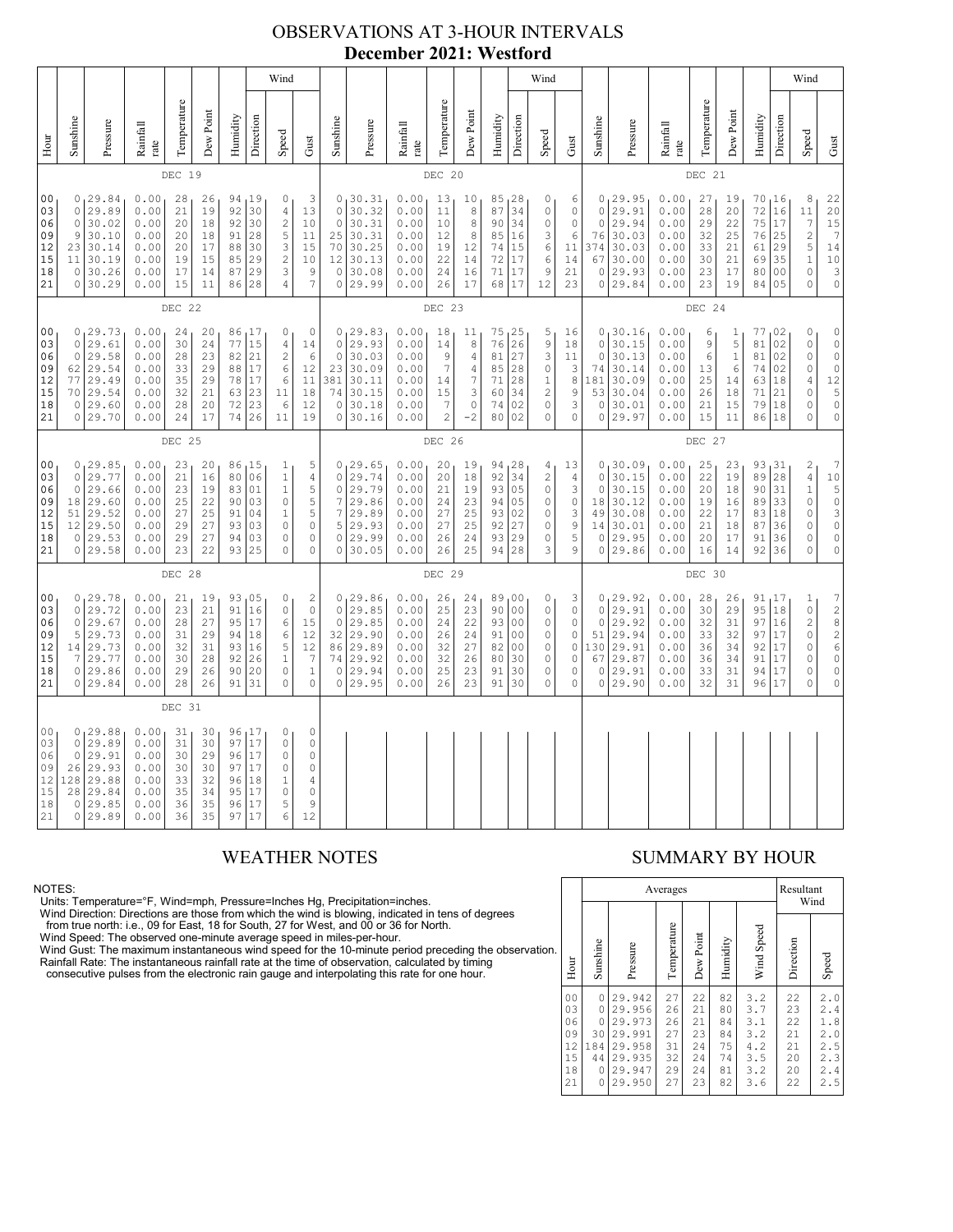# HOURLY PRECIPITATION (Water Equivalent) **December 2021: Westford**

| Date                                    |                                                                                                                                                                                                                                     | A.M. Hour Ending at |    |    |    |    |    |    |    |    |    |    |    |    |    | P.M. Hour Ending at |    |    |    |    |    |    |    |        |                                                           |  |  |  |
|-----------------------------------------|-------------------------------------------------------------------------------------------------------------------------------------------------------------------------------------------------------------------------------------|---------------------|----|----|----|----|----|----|----|----|----|----|----|----|----|---------------------|----|----|----|----|----|----|----|--------|-----------------------------------------------------------|--|--|--|
|                                         | 01                                                                                                                                                                                                                                  | 02                  | 03 | 04 | 05 | 06 | 07 | 08 | 09 | 10 | 11 | 12 | 01 | 02 | 03 | 04                  | 05 | 06 | 07 | 08 | 09 | 10 | 11 | $12\,$ | $_{\rm {Date}}$                                           |  |  |  |
| 01<br>$0\,2$<br>03<br>04<br>05          |                                                                                                                                                                                                                                     |                     |    |    |    |    |    |    |    |    |    |    |    |    |    |                     |    |    |    |    |    |    |    |        | $0\,1$<br>$02$<br>$03$<br>$04$<br>$05$                    |  |  |  |
| 06<br>07<br>$0\,8$<br>09<br>$10$        |                                                                                                                                                                                                                                     |                     |    |    |    |    |    |    |    |    |    |    |    |    |    |                     |    |    |    |    |    |    |    |        | 06<br>07<br>08<br>09<br>09<br>10                          |  |  |  |
| 11<br>$12$<br>$13$<br>$1\,4$<br>15      |                                                                                                                                                                                                                                     |                     |    |    |    |    |    |    |    |    |    |    |    |    |    |                     |    |    |    |    |    |    |    |        | $\begin{array}{c} 11 \\ 12 \\ 13 \\ 14 \\ 15 \end{array}$ |  |  |  |
| 16<br>17<br>$1\,8$<br>19<br>20          |                                                                                                                                                                                                                                     |                     |    |    |    |    |    |    |    |    |    |    |    |    |    |                     |    |    |    |    |    |    |    |        | $\begin{array}{c} 16 \\ 17 \\ 18 \\ 19 \\ 20 \end{array}$ |  |  |  |
| 21<br>22<br>$\frac{23}{24}$<br>25       |                                                                                                                                                                                                                                     |                     |    |    |    |    |    |    |    |    |    |    |    |    |    |                     |    |    |    |    |    |    |    |        |                                                           |  |  |  |
| $\frac{26}{27}$<br>$2\,8$<br>29<br>$30$ |                                                                                                                                                                                                                                     |                     |    |    |    |    |    |    |    |    |    |    |    |    |    |                     |    |    |    |    |    |    |    |        | 26<br>27<br>28<br>29<br>29<br>30                          |  |  |  |
| 31                                      |                                                                                                                                                                                                                                     |                     |    |    |    |    |    |    |    |    |    |    |    |    |    |                     |    |    |    |    |    |    |    |        | 31                                                        |  |  |  |
|                                         | $_{\rm sum}$   0 . 00   0 . 00   0 . 00   0 . 00   0 . 00   0 . 00   0 . 00   0 . 00   0 . 00   0 . 00   0 . 00   0 . 00   0 . 00   0 . 00   0 . 00   0 . 00   0 . 00   0 . 00   0 . 00   0 . 00   0 . 00   0 . 00   0 . 00   0 . 0 |                     |    |    |    |    |    |    |    |    |    |    |    |    |    |                     |    |    |    |    |    |    |    |        |                                                           |  |  |  |

During a frozen precipitation event, hourly precipitation totals may not be recorded. In this case, daily amounts are typically entered in the last column (hour ending at 12 A.M.)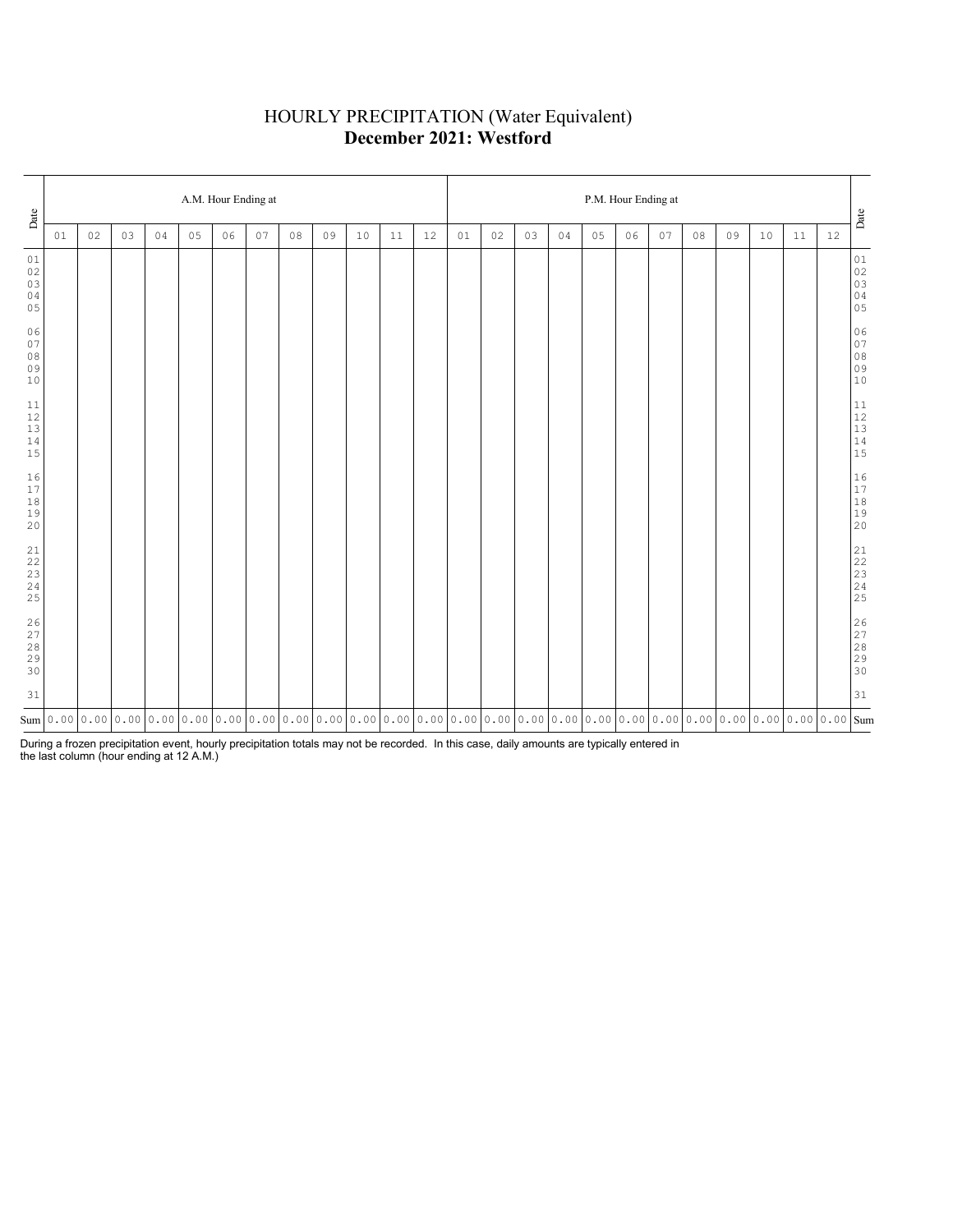### HOUR-BY-HOUR DATA **December 2021: Westford**